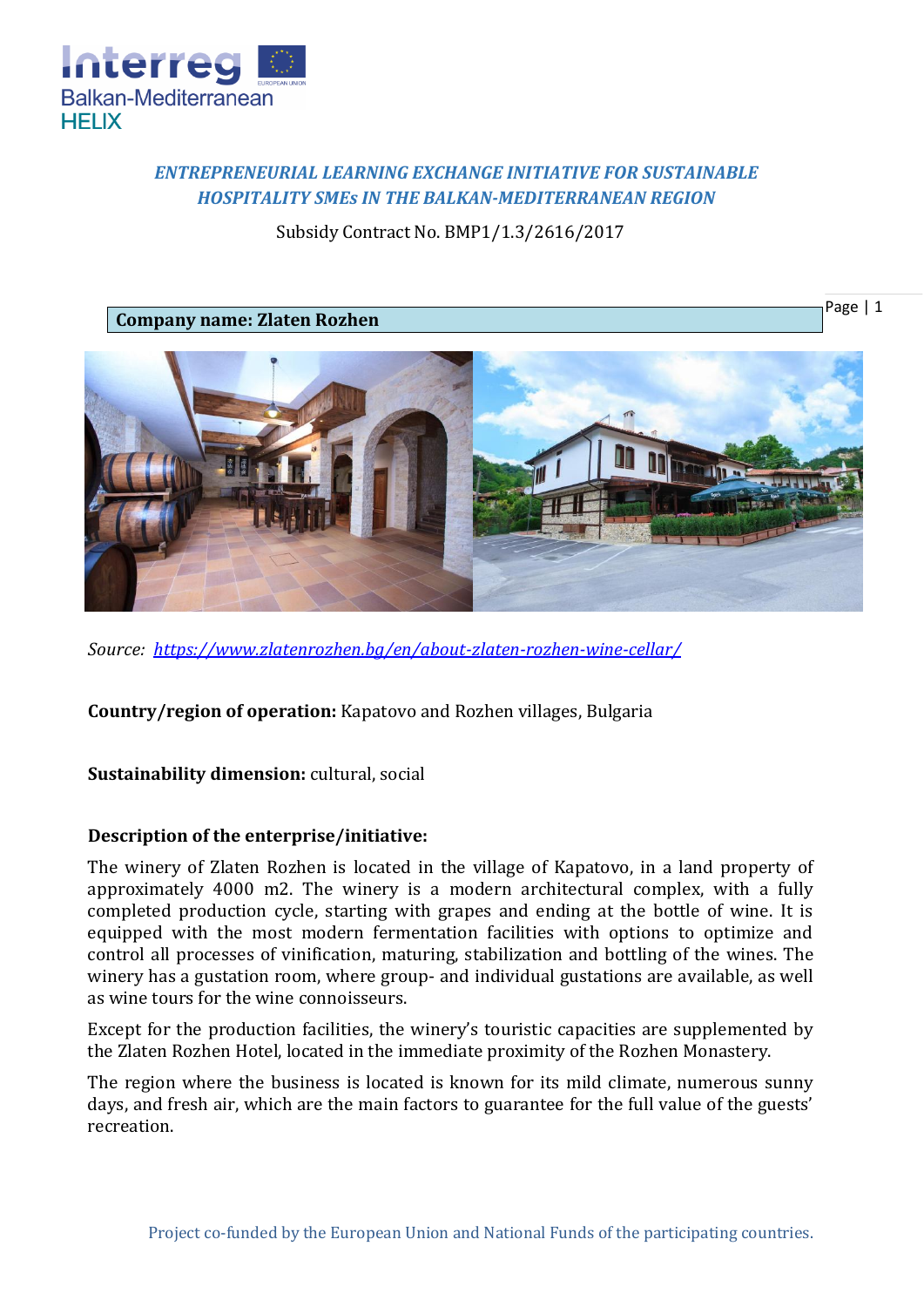

#### **Social/ community impact sought:**

With attention to each and every grain, with immense love and skill, combining the traditions of this wine region with new trends and technologies in winemaking, the team objective's is to give the visitors the opportunity to enjoy wine masterpieces while dining or relaxing in Rozhen Hotel.

**Stakeholders:** wine lovers, sommeliers, connoisseurs, etc.

Page | 2

## **Approach applied:**

In addition to opportunities for wine lover/ connoisseur/ oenophile/ sommelier tourism, and wine degustation, the hotel offers wide opportunities for relaxation, sports, and entertainment. It offers a clever combination of the Bulgarian Renaissance culture, so typical of the region, and the luxury and modern amenities guaranteeing the visitors' comfort.

At the hotel's first floor level, a unique degustation hall can be found where professional sommeliers and clients can do degustation of wines being the entity's own produce.

In the tavern located on the second floor level and arranged in an old-time life style fashion typical of the Melnik region, with a capacity of 130 seats, we offer delicious specialties of the Bulgarian national cuisine, and a rich assortment of drinks and wines produced of what has come from the entity's own vineyards.

The third floor of the complex includes 12 luxury double rooms and one apartment combining cosiness and comfort. The hotel disposes of Internet, cable TV, telephone connections, and a parking facility.

## **Innovation applied:**

The cellar is equipped with state-of-the-art fermentation facilities with the capacity to optimize and control all processes of vinification, maturing, stabilization and bottling of wines. True connoisseurs and lovers of high quality wines can be initiated in the mystery of winemaking by going through the entire production process of Zlaten Rozhen Wine Cellar. Following the division into two units, visitors can follow the trail of wine from grapegathering to maturing in oak barrels in the production unit.

#### **Social impact and business results achieved:**

Zlaten Rozhen has become a synonym for good wine and wine lovers from Bulgaria and abroad are visiting the cellar and hotel to enjoy the atmosphere and the great food and wine produced by the enterprise. Proving the high quality of the Zlaten Rozhen wines, the premium blend Melnishki kupazh of the ZLATEN ROZHEN winery was awarded with a silver medal this year on the most prestigious independent wine competition in the world – Concours.